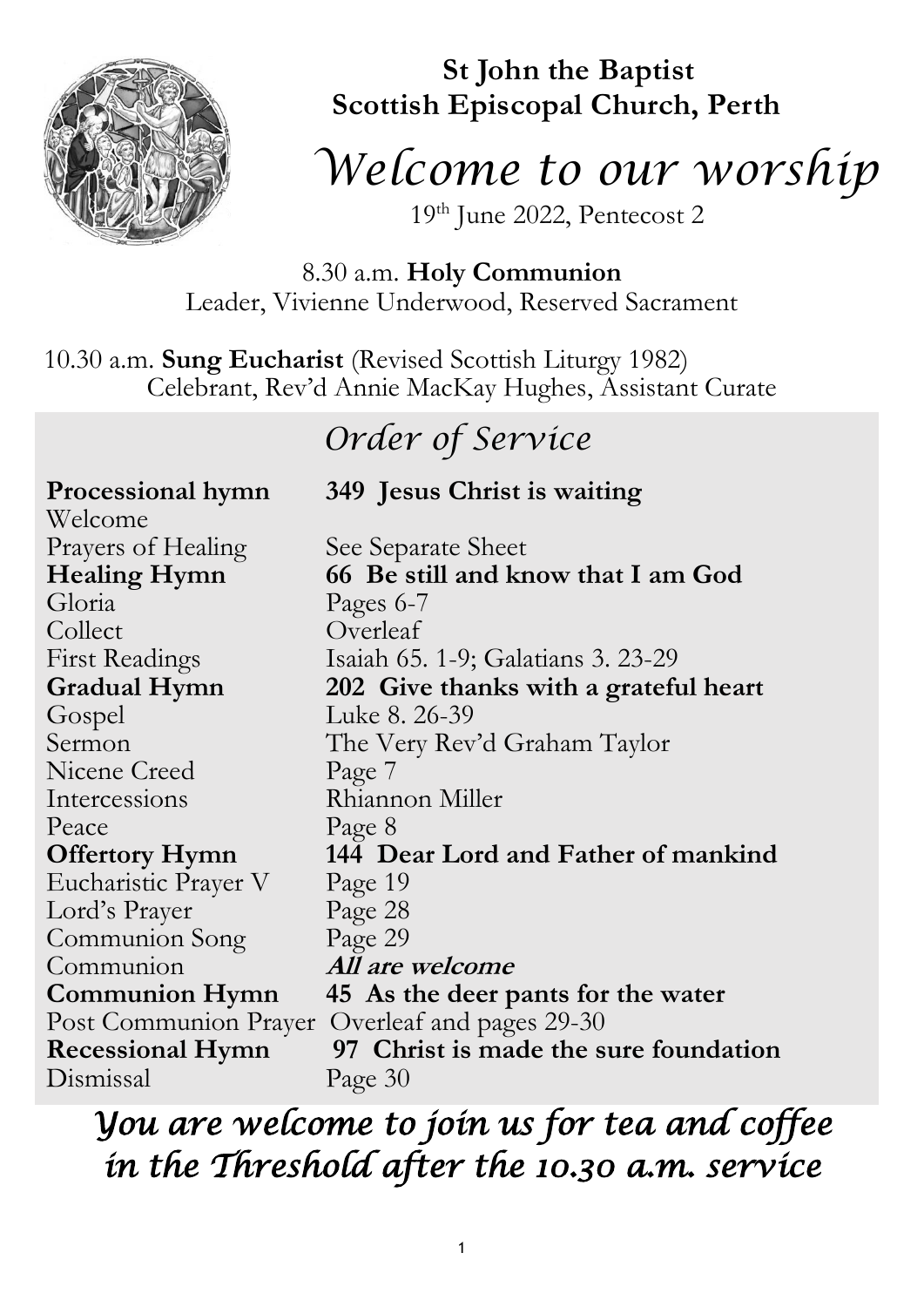#### **The Collect**

**O God our defender, storms rage about us and cause us to be afraid. Rescue your people from despair, deliver your sons and daughters from fear, and preserve us all from unbelief; through your Son, Jesus Christ our Lord, who lives and reigns with you and the Holy Spirit, one God, now and for ever.** Amen

### **A reading from Isaiah 65. 1-9**

I was ready to be sought out by those who did not ask, to be found by those who did not seek me. I said, 'Here I am, here I am', to a nation that did not call on my name. I held out my hands all day long to a rebellious people, who walk in a way that is not good, following their own devices; a people who provoke me to my face continually, sacrificing in gardens and offering incense on bricks; who sit inside tombs, and spend the night in secret places; who eat swine's flesh, with broth of abominable things in their vessels; who say, 'Keep to yourself, do not come near me, for I am too holy for you.'

These are a smoke in my nostrils, a fire that burns all day long. See, it is written before me: I will not keep silent, but I will repay; I will indeed repay into their laps their iniquities and their ancestors' iniquities together, says the LORD; because they offered incense on the mountains and reviled me on the hills, I will measure into their laps full payment for their actions. Thus says the LORD: As the wine is found in the cluster, and they say, 'Do not destroy it, for there is a blessing in it', so I will do for my servants' sake, and not destroy them all. I will bring forth descendants from Jacob, and from Judah inheritors of my mountains; my chosen shall inherit it, and my servants shall settle there.

> This is the word of the Lord. **Thanks be to God**

### **A reading from Galatians 3. 23-29**

Now before faith came, we were imprisoned and guarded under the law until faith would be revealed. Therefore the law was our disciplinarian until Christ came, so that we might be justified by faith. But now that faith has come, we are no longer subject to a disciplinarian, for in Christ Jesus you are all children of God through faith. As many of you as were baptized into Christ have clothed yourselves with Christ. There is no longer Jew or Greek, there is no longer slave or free, there is no longer male and female; for all of you are one in Christ Jesus. And if you belong to Christ, then you are Abraham's offspring, heirs according to the promise.

> This is the word of the Lord. **Thanks be to God**

2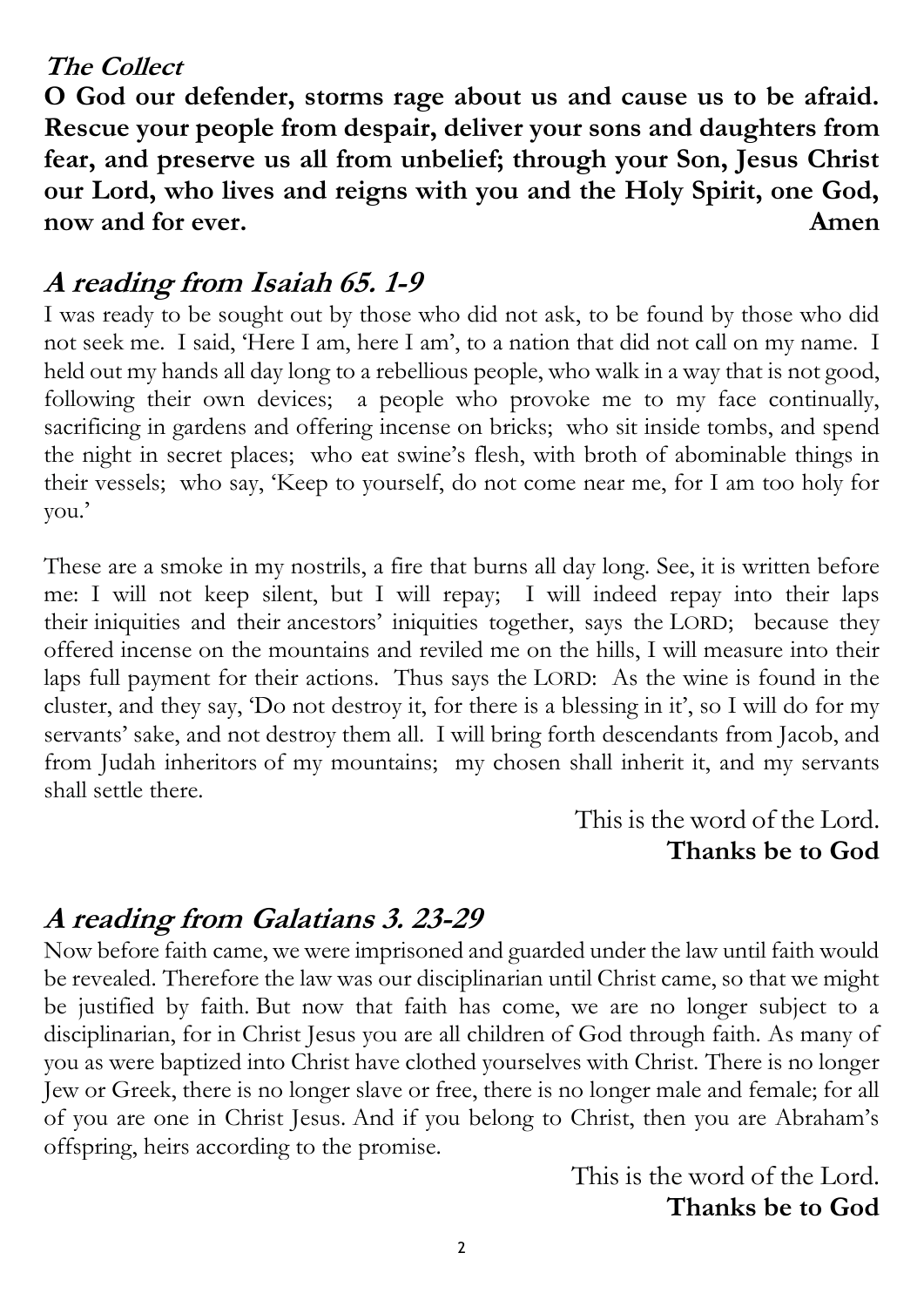# **The Gospel Reading Hear the gospel of our Lord Jesus Christ according to Luke 8. 26-39**

Glory to Christ our Saviour

Then they arrived at the country of the Gerasenes, which is opposite Galilee. As he stepped out on land, a man of the city who had demons met him. For a long time he had worn no clothes, and he did not live in a house but in the tombs. When he saw Jesus, he fell down before him and shouted at the top of his voice, 'What have you to do with me, Jesus, Son of the Most High God? I beg you, do not torment me'— for Jesus had commanded the unclean spirit to come out of the man. (For many times it had seized him; he was kept under guard and bound with chains and shackles, but he would break the bonds and be driven by the demon into the wilds.) Jesus then asked him, 'What is your name?' He said, 'Legion'; for many demons had entered him. They begged him not to order them to go back into the abyss.

Now there on the hillside a large herd of swine was feeding; and the demons begged Jesus to let them enter these. So he gave them permission. Then the demons came out of the man and entered the swine, and the herd rushed down the steep bank into the lake and was drowned.

When the swineherds saw what had happened, they ran off and told it in the city and in the country. Then people came out to see what had happened, and when they came to Jesus, they found the man from whom the demons had gone sitting at the feet of Jesus, clothed and in his right mind. And they were afraid. Those who had seen it told them how the one who had been possessed by demons had been healed. Then all the people of the surrounding country of the Gerasenes asked Jesus to leave them; for they were seized with great fear. So he got into the boat and returned. The man from whom the demons had gone begged that he might be with him; but Jesus sent him away, saying, 'Return to your home, and declare how much God has done for you.' So he went away, proclaiming throughout the city how much Jesus had done for him.

> Give thanks to the Lord for his glorious Gospel.  **Praise to Christ our Lord.**

#### **Post Communion Prayer**

**Almighty God, guide and protect your people who share in this sacred mystery, and keep us always in your love; through Jesus Christ our Lord. Amen**